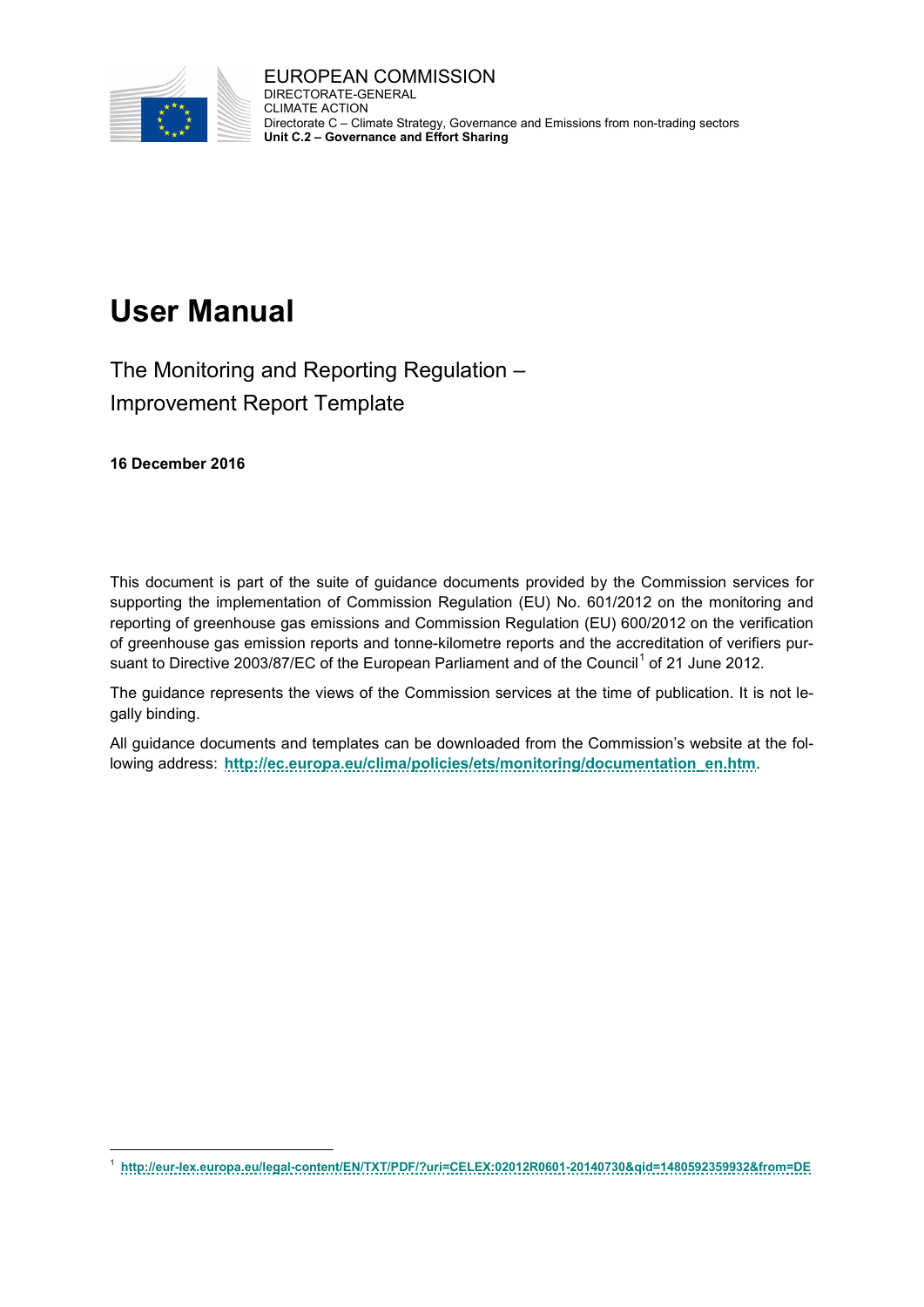

EUROPEAN COMMISSION DIRECTORATE-GENERAL CLIMATE ACTION Directorate C – Climate Strategy, Governance and Emissions from non-trading sectors **Unit C.2 – Governance and Effort Sharing**

## **TABLE OF CONTENTS**

| 1            |  |
|--------------|--|
| $\mathbf{2}$ |  |
| 2.1          |  |
| 2.2          |  |
| 2.3          |  |
| 24           |  |
| 2.5          |  |
| 2.6          |  |
| 2.7          |  |
| 2.8          |  |
| 2.9          |  |
| 2.1          |  |
| 2.1          |  |
|              |  |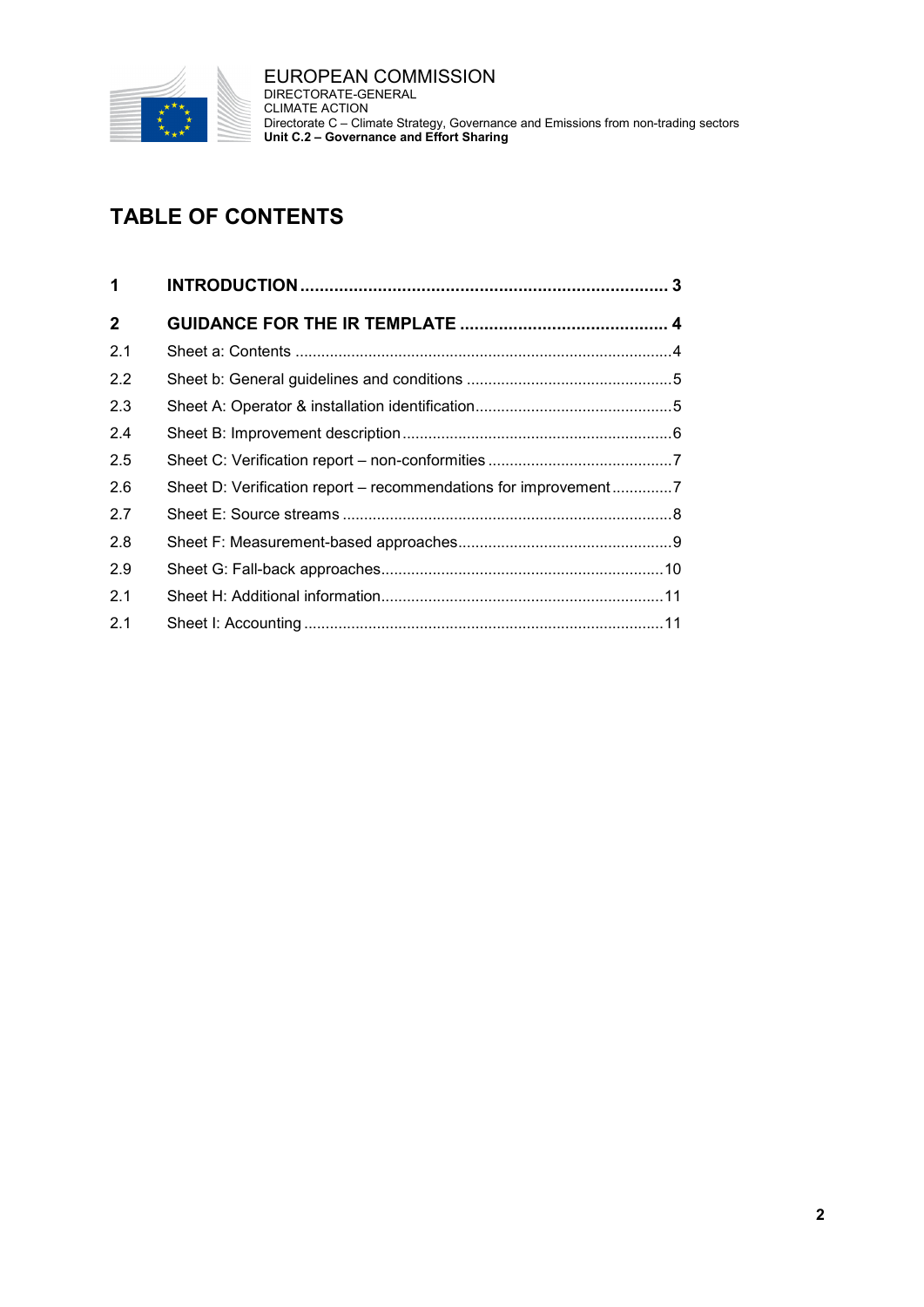

EUROPEAN COMMISSION DIRECTORATE-GENERAL CLIMATE ACTION Directorate C – Climate Strategy, Governance and Emissions from non-trading sectors **Unit C.2 – Governance and Effort Sharing**

## <span id="page-2-0"></span>**1 INTRODUCTION**

This document provides further guidance for the completion of the Commission's improvement report (IR) template for stationary installations published on DG CLIMA's website<sup>[2](#page-2-1)</sup>:

**[http://ec.europa.eu/clima/policies/ets/monitoring/documentation\\_en.htm](http://ec.europa.eu/clima/policies/ets/monitoring/documentation_en.htm)**

The IR template itself already contains extensive guidance for the operator. The term guidance here is to be understood not only as guidance text but also as guidance tools such as conditional formatting and automatic display of the relevant sections depending on entries made in previous sections.

The aim of this document is therefore not to duplicate the guidance provided in the IR template. Instead, it should support the guidance with specific examples and screenshots related to how the sections in the template should be completed for different types of installations, monitoring methodologies, source streams, etc.

Please note that Member States may have published Member State-specific versions of the IR template for operators to use. Besides translation of the guidance text these templates may also deviate in other sections from the Commission's template. However, in most cases the differences should not be significant. Therefore, most of the guidance provided in this document should also be applicable for the IR template in Member States that are using a template base on the Commission's. It should be noted though, that the IR template may be of a completely different design in Member States that are using their own dedicated IT system for EU ETS reporting purposes. In those cases this document may still prove useful. Nevertheless please use any guidance provided by the Member State as the starting point for completing the IR.

<span id="page-2-1"></span> <sup>2</sup> **[http://ec.europa.eu/clima/policies/ets/monitoring/documentation\\_en.htm](http://ec.europa.eu/clima/policies/ets/monitoring/documentation_en.htm)**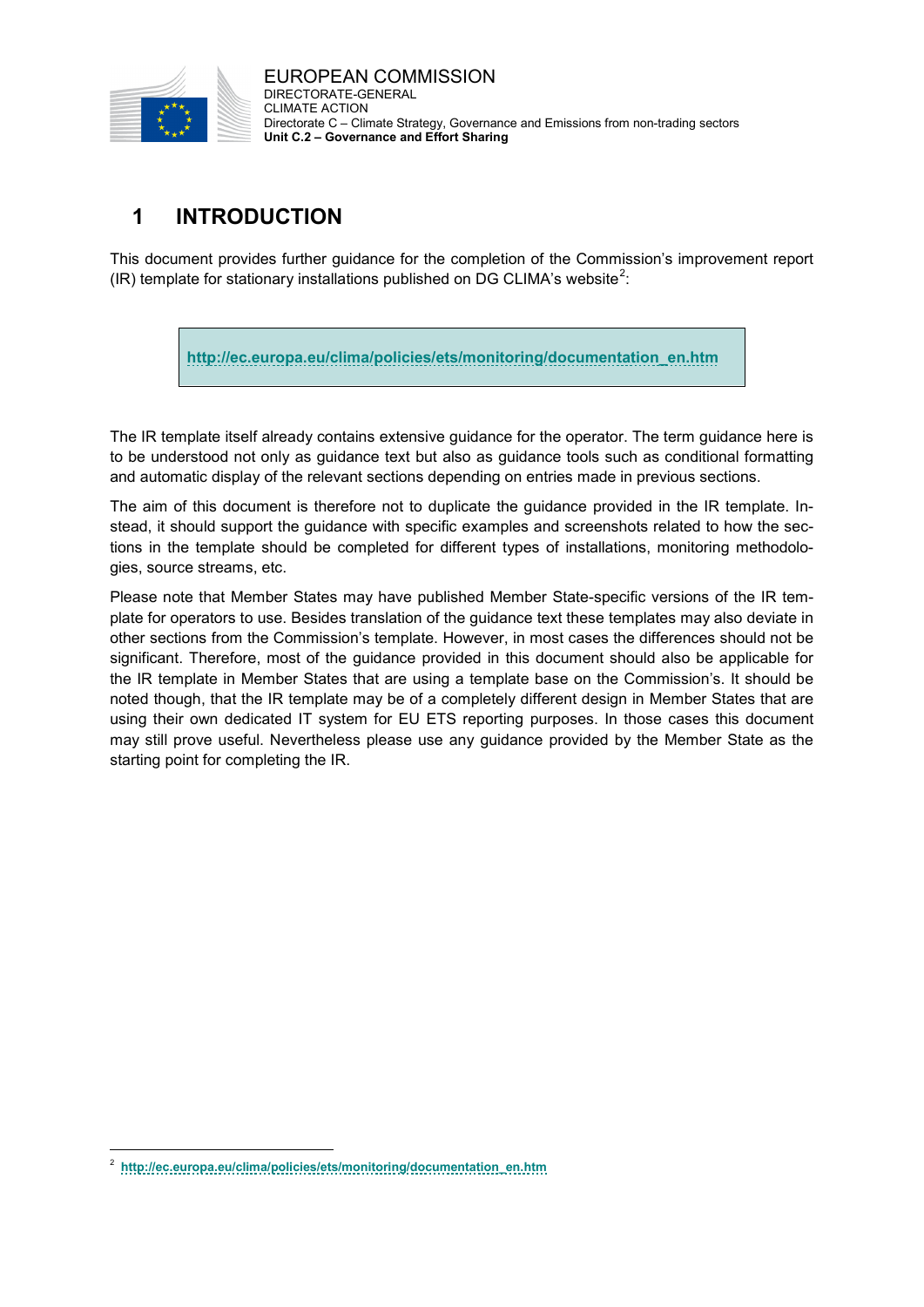### <span id="page-3-0"></span>**2 GUIDANCE FOR THE IR TEMPLATE**

#### <span id="page-3-1"></span>**2.1 Sheet a: Contents**

This sheet contains a table of contents with hyperlinks to the sheets and sections of the IR template. In addition, it displays the name of the operator and the installation as well as the unique ID. Furthermore, the version number of the template is displayed, including the following information:

- Template provided by: This is either the European Commission or the name of the Member State in case a Member State-specific version has been published
- Publication date: This is usually a reference date of e.g. endorsement, publication, etc. This allows checking whether the latest version is being used.
- Language version: This indicates the language used in the template
- Reference filename: This is a generic filename consisting of the following parts 1) "P3 Improvement " 2) who the template is provided by (see above, e.g. "COM" for Commission), 3) the language (e.g. "en" for English) and 4) the publication date above.

#### **Improvement Report**

#### **CONTENTS**

Sheet names are given in bold font and section names in normal font



Date (of submission of this Improvement Report to the

Name and Signature of legally responsible person

|  |  |  | Template version information: |
|--|--|--|-------------------------------|
|--|--|--|-------------------------------|

Competent Authority)

| Template provided by: | I European Commission            |
|-----------------------|----------------------------------|
| Publication date:     | 30.11.2016                       |
| Language version:     | English                          |
| Reference filename:   | P3 Improvement COM en 301116.xls |
|                       |                                  |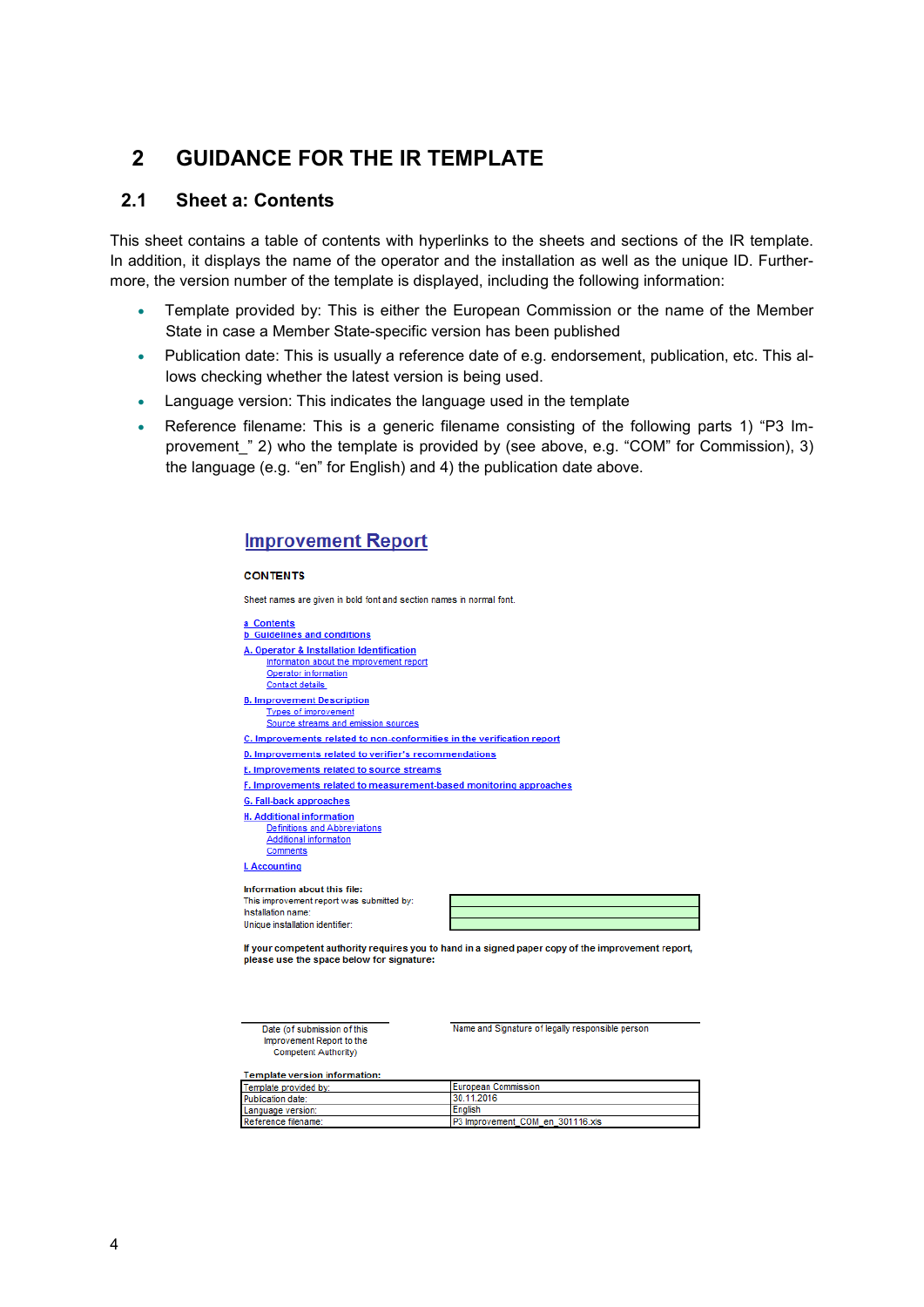#### <span id="page-4-0"></span>**2.2 Sheet b: General guidelines and conditions**



**Please carefully read the guidance provided on this page of the IR template before you proceed. It contains all the relevant background information on the template including guidance on how the template functions (e.g. colour coding and which Excel functions to be used).**

#### <span id="page-4-1"></span>**2.3 Sheet A: Operator & installation identification**



Before completing this section in the template, please carefully read the guidance at the top of the sheet in the template. For the examples below, further guidance is provided on some specific points.

This sheet requires entry of general information related to the report, the operator and installation. This is the sheet where Member States usually make the biggest changes compared to the IR template provided by the Commission to accommodate further reporting requirements related to administrative information (e.g. further IDs, information on legal entity etc.). This sheet comprises the following sections:

- Installation category and whether it is an installation of low emissions?
- When has the last improvement report been submitted? Together with the information from the point above the date until the next improvement report in accordance with Article 69(1) is due will be displayed.
- Contact details
- Verifier details

#### 1 Information about the improvement report

IMPORTANT! Improvements reported here do not automatically update the monitoring plan. Whenever improvements require modifications of the monitoring plan (see Article 15 of the MRR), a revised monitoring plan must be submitted to the CA via the normal route according to administrative practice, subject to the CA's approval

|   | <b>General Info about the installation:</b>                                                               |                                                                                                                                                                                                     |  |
|---|-----------------------------------------------------------------------------------------------------------|-----------------------------------------------------------------------------------------------------------------------------------------------------------------------------------------------------|--|
|   | Installation category:                                                                                    | в                                                                                                                                                                                                   |  |
|   |                                                                                                           | This information here impacts on the tiers that an installation is required to achieve and to the frequency that installations need to submit improvement reports in accordance with Article 69(1). |  |
|   | ii. Installation with low emissions?                                                                      |                                                                                                                                                                                                     |  |
|   |                                                                                                           | Installations with low emissions (i.e. installations with < 25,000 t CO2e per year) need to submit improvement reports only in response to verifiers findings of non-conformities and misstatement  |  |
|   | (Article 47(3)) AND to submit improvement reports in accordance with Article 69(1-3).                     |                                                                                                                                                                                                     |  |
| 2 | Information about the improvement report in accordance with Article 69(1) of the MRR:                     |                                                                                                                                                                                                     |  |
|   | this year. In such a case it is not necessary to enter further data in this improvement report template.  | Depending on your installation category and the year you have submitted the last improvement report a new improvement report pursuant to Article 69(1) MRR might not be due until                   |  |
|   | When has the last improvement report been submitted?                                                      | 30.06.2015                                                                                                                                                                                          |  |
|   | Please enter here the date when the last improvement in accordance with Article 69(1) has been submitted. |                                                                                                                                                                                                     |  |
|   | ii. The next Article 69(1) improvement report is due:                                                     | 30.06.2017                                                                                                                                                                                          |  |
|   |                                                                                                           |                                                                                                                                                                                                     |  |

Based on your entries above, the date until your next improvement report in accordance with Article 69(1) is due will be displayed. This date is included to assist operator and CA to identify the next potential date for submission. If the installation is operating at the highest tier and does not apply fall-back approaches, then of course there is no need to submit improvement reports in accordance with Article 69(1).

Please note that your CA may set an alternative date, but no later than 30 September of the same year. For further information please contact your CA.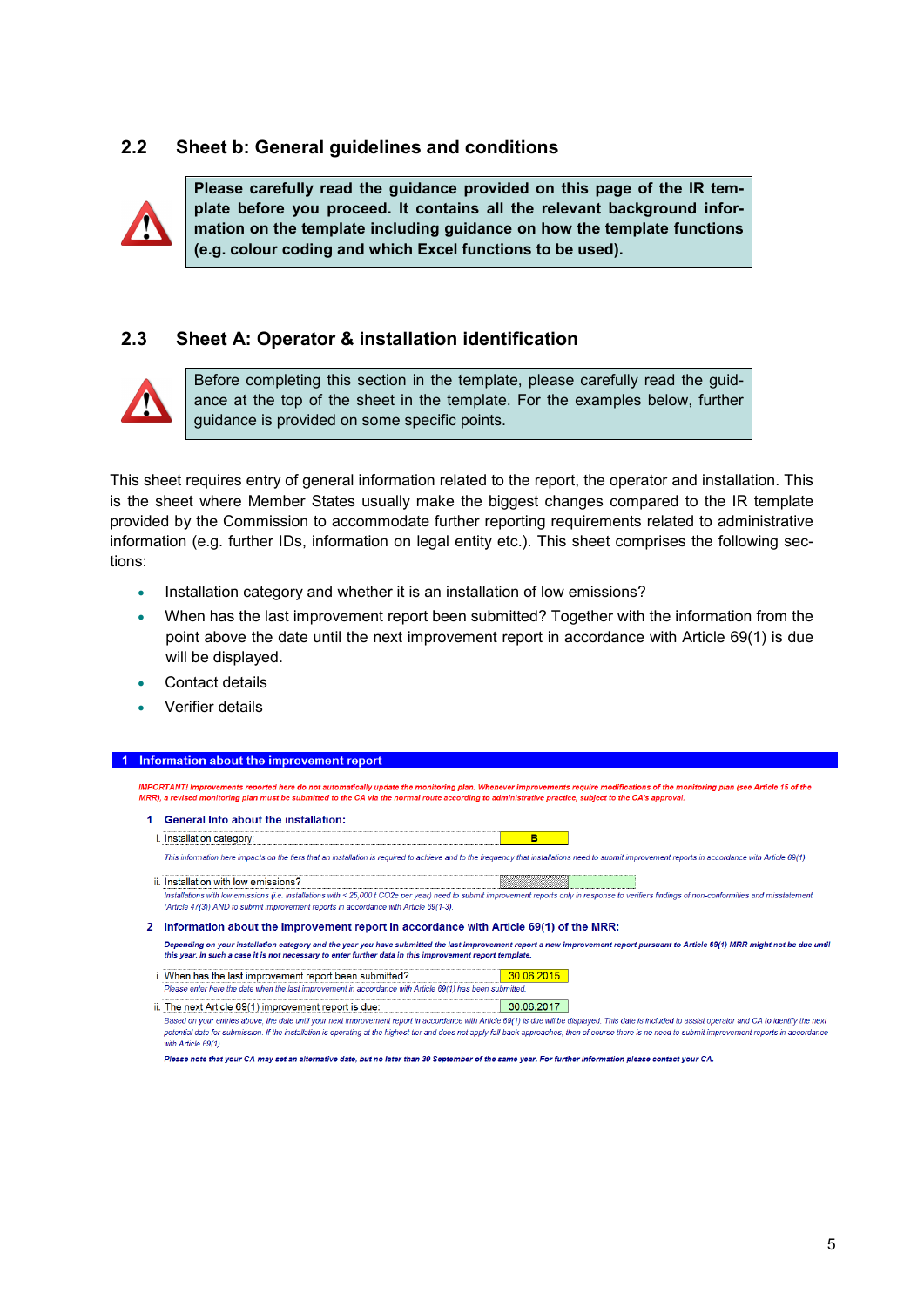#### <span id="page-5-0"></span>**2.4 Sheet B: Improvement description**



Before completing this section in the template, please carefully read the guidance at the top of the sheet in the template. For the examples below, further guidance is provided on some specific points.

#### <span id="page-5-1"></span>**2.4.1 Section B.6: Types of improvements**

In this section the operator has to select all the relevant reasons for why this improvement report needs to be submitted. By choosing "TRUE" or "FALSE" from the drop-down list, all relevant sections of the template are displayed and those sections are indicated as either "relevant" or "not relevant" throughout the template. In addition, sections not being relevant are greyed out.

1 Reporting of improvements related to non-conformities and recommendations in accordance with Article 69(4) MRR

|   |                                                         | Does the verification report state non-conformities?                                                                                                                                                                                                                                                                                                                                                                         | <b>TRUE</b> | Relevant sections: C VerRepNonConformities (section 8)                                                                                                                                |
|---|---------------------------------------------------------|------------------------------------------------------------------------------------------------------------------------------------------------------------------------------------------------------------------------------------------------------------------------------------------------------------------------------------------------------------------------------------------------------------------------------|-------------|---------------------------------------------------------------------------------------------------------------------------------------------------------------------------------------|
|   | Non-<br>conformities<br><i>(verification</i><br>report) | Where the verification report established in accordance with Regulation (EU) No 600/2012 states any non-conformities, the operator shall submit to the competent<br>authority an improvement report for approval. This report has to be submitted by 30 June of the year in which that verification report is issued by the verifier.                                                                                        |             |                                                                                                                                                                                       |
|   |                                                         | Does the verification report contain recommendations for improvements?                                                                                                                                                                                                                                                                                                                                                       | <b>TRUE</b> | Relevant sections: D VerRepImprovements (section 9)                                                                                                                                   |
|   |                                                         | Recommendatio Where the verification report established in accordance with Requlation (EU) No 600/2012 states recommendations for improvements (pursuant to Article 30(1) of<br>report) which that verification report is issued by the verifier.                                                                                                                                                                            |             | ns (verification that Regulation), the operator shall submit to the competent authority an improvement report for approval. This report has to be submitted by 30 June of the year in |
|   |                                                         | Installations with low emissions (i.e. installations with < 25,000 t CO2e per year) are exempted from the requirement to submit improvement reports in<br>response to verifier's recommendations for improvements (Article 47(3)). Please note that this does not exempt installations with low emissions from<br>assess the risk of misstatements and non-conformities (Article 30(2) of Regulation (EU) No 600/2012).      |             | considering verifiers' recommendations: a verifier is required to check whether an operator has implemented recommendations the following year and to                                 |
| 2 |                                                         | Reporting of improvements in accordance with Article 69(1) MRR<br>ii. Do you have to report improvements related to specific source streams?                                                                                                                                                                                                                                                                                 | <b>TRUE</b> | Relevant sections: 7(1), E SourceStreams (section 10)                                                                                                                                 |
|   |                                                         |                                                                                                                                                                                                                                                                                                                                                                                                                              |             |                                                                                                                                                                                       |
|   | <i>(source</i><br>streams)                              | <b>Improvements</b> Improvements related to source streams. Reporting here is:<br>calculation factor.                                                                                                                                                                                                                                                                                                                        |             | - mandatory, if not at least the tiers required pursuant to the first sub-paragraph of Article 26(1) of the MRR are applied for activity data or for any                              |
|   |                                                         |                                                                                                                                                                                                                                                                                                                                                                                                                              |             | - optional, if the improvements are related to the quality of data with no direct impact on tiers, e.g. increased frequency of analyses.                                              |
|   |                                                         | iii. Do you have to report improvements related to GHG measurements?                                                                                                                                                                                                                                                                                                                                                         | <b>TRUE</b> | Relevant sections: 7(2), F MeasurementBasedApproaches (section 11)                                                                                                                    |
|   | (GHG<br>measurements)                                   | Improvements Improvements related to emission sources (measurement points for continuous measurements of CO2, N2O and CO2 transfer). Reporting here is:<br>- mandatory, if not at least the tiers required pursuant to the Article 41(1) of the MRR are applied for any measurement point.<br>- optional, if improvements related to quality of data but with no direct impact on tiers, e.g. measures mitigating data gaps. |             |                                                                                                                                                                                       |
|   |                                                         | iv. Are you applying a fall-back approach?                                                                                                                                                                                                                                                                                                                                                                                   | <b>TRUE</b> | Relevant sections: G Fall-backApproach (section 12)                                                                                                                                   |
|   |                                                         | Improvements Improvements related to any fall-back methodology that is applied if not at least tier 1 could be reached. This is relevant if you are applying any fall-back<br>(fall-back) methodologies.                                                                                                                                                                                                                     |             |                                                                                                                                                                                       |

#### **2.4.2 Section B.7: Source streams and emission sources**

Here the operator has to list all source streams and emission sources for which:

- not at least the tiers required pursuant to the first sub-paragraph of Article 26(1) are applied for activity data or for any calculation factor, or
- not at least the tiers required pursuant to Article 41(1) of the MRR are applied for any measurement point, or
- optionally, if improvements are related to quality of data but with no direct impact on tiers, e.g. measures mitigating data gaps.

For source streams and emission sources that do meet the required tiers, it is not necessary to enter information here.

The screenshot below shows an example of a list of source streams: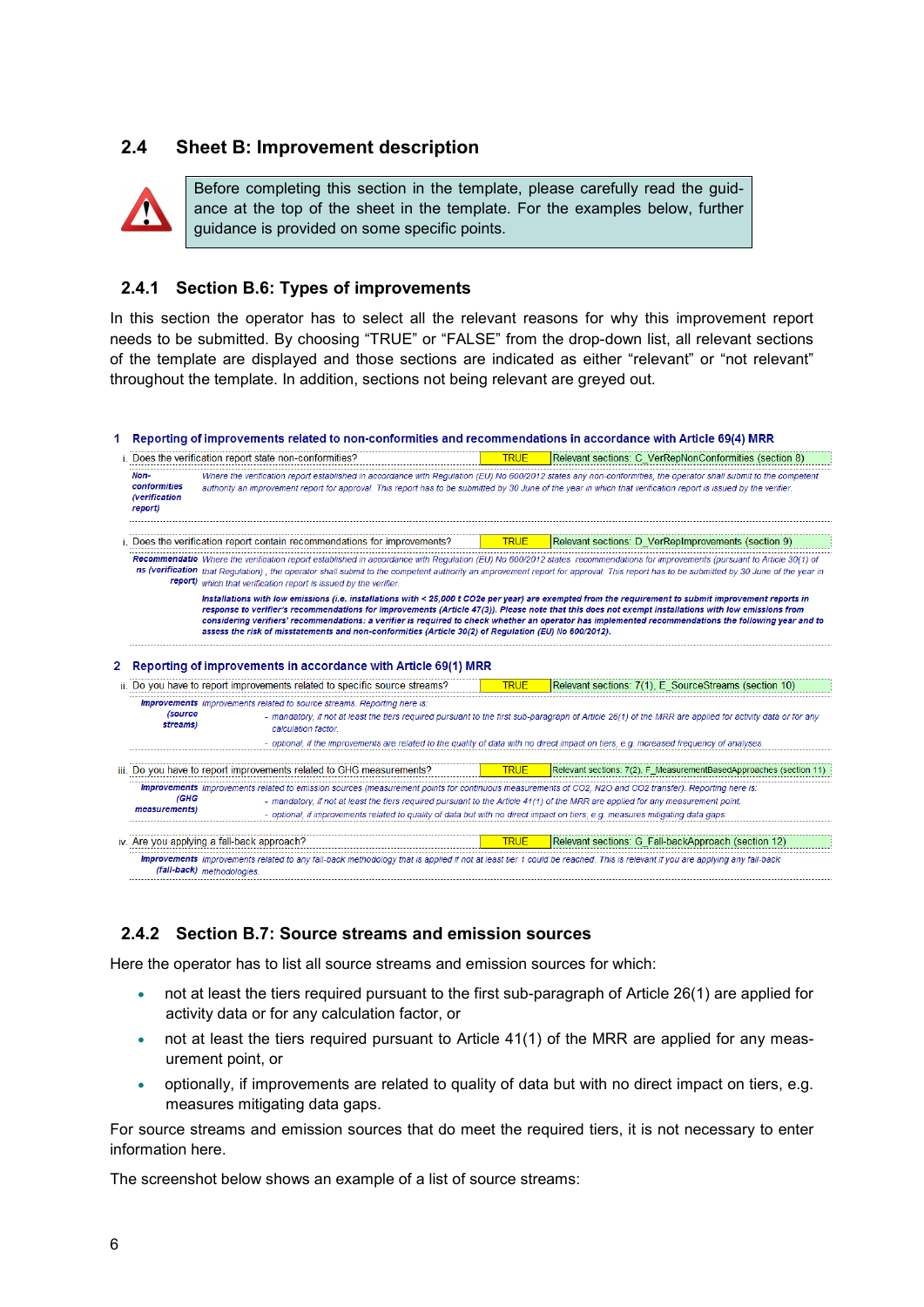| ID | Source stream type                           | Source stream name | Category | Error? |
|----|----------------------------------------------|--------------------|----------|--------|
|    | F3 Combustion: Other gaseous & liquid fuels  |                    | Maior    |        |
|    | <b>F6</b> Combustion: Solid fuels            | Coa                | Maic     |        |
|    | <b>F8</b> Ceramics: Carbon inputs (Method A) | ∪la                | Minor    |        |
|    |                                              |                    |          |        |

The screenshot below shows an example of a list of emission sources:

| ID | <b>Measurement point description</b> | <b>GHG measured</b> | Category           | Error |
|----|--------------------------------------|---------------------|--------------------|-------|
|    | Nitric acid stack of line P          | $\sqrt{20}$         | 1aic               |       |
|    | $\cdot$ to installation ABC          |                     | <i><b>Aaid</b></i> |       |
|    |                                      |                     |                    |       |

#### <span id="page-6-0"></span>**2.5 Sheet C: Verification report – non-conformities**



Before completing this section in the template, please carefully read the guidance at the top of the sheet in the template. For the examples below, further guidance is provided on some specific points.

This section is relevant if the verifier stated outstanding non-conformities in the latest verification report, i.e. "TRUE" has been selected for the question "Does the verification report state nonconformities?" in sheet B, section 6 (see section [3.4.1](#page-5-1) above). The following screenshot shows an example of how this section could be completed. In this example it is assumed that following the statement in the verification report issued in March 2016 (on the annual emission report covering the 2015 emissions) the operator has taken and implemented measures on 20 May of the same year to restore conformity with the approved monitoring plan.

```
\boxed{1}When? 20.05.2016
i. Measures will be/have been taken:
                                                                                     TRUE
ii Description:
  In case you require
                     ore space for the description you may also use external files and re
            Title: VR report issue #1; internal and external audits
     Description:
                  The verifier identified the following non-material non-conformity
                   "The internal and external audits to ensure regular internal reviews regarding the implementation of the MP procedures
                   and validation of data are not carried out as described in the approved MP. Furthermore the scope of the audits does not totally cover
                  the ETS scope. This non-conformity has no known impact on the stated emission data in the emissions report.
                  This non-conformity occurred because of a change of staff members. We have failed to ensure that new staff received all relevant
                  training in time. The existing procedure on training new staff members has been updated (see attached updated MP) which will ensure
                  that the correct functioning of auditing procedures will be re-established.
```
#### <span id="page-6-1"></span>**2.6 Sheet D: Verification report – recommendations for improvement**



Before completing this section in the template, please carefully read the guidance at the top of the sheet in the template. For the examples below, further guidance is provided on some specific points.

This section is relevant if the verifier stated recommendation for improvement in the latest verification report, i.e. "TRUE" has been selected for the question "Does the verification report contain recommendations for improvements?" in sheet B, section 6 (see section [3.4.1](#page-5-1) above). The following screen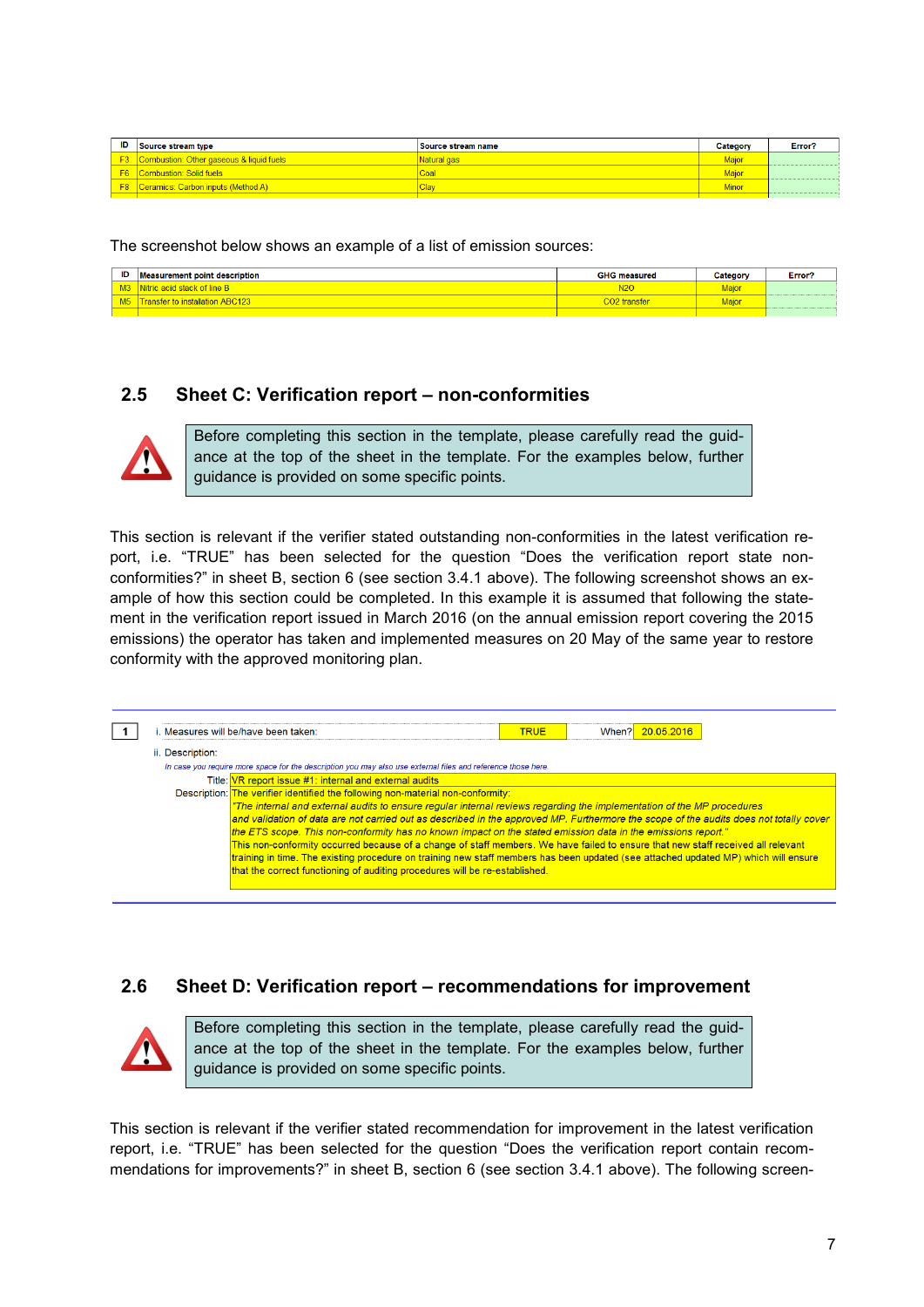shot shows an example of how this section could be completed. In this example it is assumed that following the recommendation in the verification report issued in March 2016 (on the annual emission report covering the 2015 emissions) the operator will not be able to improve to the use of higher tiers due to the incurrence of unreasonable costs.

|                  | i. Measures will be/have been taken:                                                                                                                                                                                                                                                                                                                                                                                                                                                                                                                                                                                                                                                                            | <b>FALSE</b>                                               | When? |
|------------------|-----------------------------------------------------------------------------------------------------------------------------------------------------------------------------------------------------------------------------------------------------------------------------------------------------------------------------------------------------------------------------------------------------------------------------------------------------------------------------------------------------------------------------------------------------------------------------------------------------------------------------------------------------------------------------------------------------------------|------------------------------------------------------------|-------|
|                  |                                                                                                                                                                                                                                                                                                                                                                                                                                                                                                                                                                                                                                                                                                                 | If measures will not be taken, why not? Unreasonable costs |       |
| ii. Description: |                                                                                                                                                                                                                                                                                                                                                                                                                                                                                                                                                                                                                                                                                                                 |                                                            |       |
|                  | In case you require more space for the description you may also use external files and reference those here.                                                                                                                                                                                                                                                                                                                                                                                                                                                                                                                                                                                                    |                                                            |       |
|                  | Title: VR recommendation #1: Higher tier for EF natural gas                                                                                                                                                                                                                                                                                                                                                                                                                                                                                                                                                                                                                                                     |                                                            |       |
|                  | Description: The verifier identified the following recommendation for improvement:                                                                                                                                                                                                                                                                                                                                                                                                                                                                                                                                                                                                                              |                                                            |       |
|                  | "During the verification evidence points to the possibility for the installation to meet a higher tier. Therefore the operator<br>is recommended to explore the use of the highest tier (tier 3) for the analysis of the emission factor of natural gas,<br>or obtain agreement from the CA that this is not required. At the moment tier 2 is applied, however new technical developments<br>should enable the operator to meet the higher tier."<br>We explored options for improvement by obtaining offers from three different suppliers of online gas analysers.<br>As shown in the attached file (cost analysis online gas analysers 2016), application of tier 3 would still lead to unreasonable costs. |                                                            |       |

### <span id="page-7-0"></span>**2.7 Sheet E: Source streams**



Before completing this section in the template, please carefully read the guidance at the top of the sheet in the template. For the examples below, further guidance is provided on some specific points.

This section is relevant if there are source streams for which:

- not at least the tiers required pursuant to the first sub-paragraph of Article 26(1) are applied for activity data or for any calculation factor, or
- optionally, if improvements are related to quality of data but with no direct impact on tiers, e.g. measures mitigating data gaps.

Therefore, this section is relevant if "TRUE" has been selected for the question "Do you have to report improvements related to specific source streams?" in sheet B, section 6 (see section [3.4.1](#page-5-1) above).

The following screenshot shows an example of how this section could be completed. In this example it is assumed that the operator is not applying the required highest tier for the activity data of natural gas, i.e. tier 4. In the past this was justified by the incurrence of unreasonable cost related to the shutdown that would be required to install new equipment. However, during the major maintenance shutdown in April 2016 the shutdown costs were no longer additional and therefore could not be taken into account for the assessment of unreasonable costs. Therefore, during the shutdown a new measuring instrument has been installed that achieves tier 4.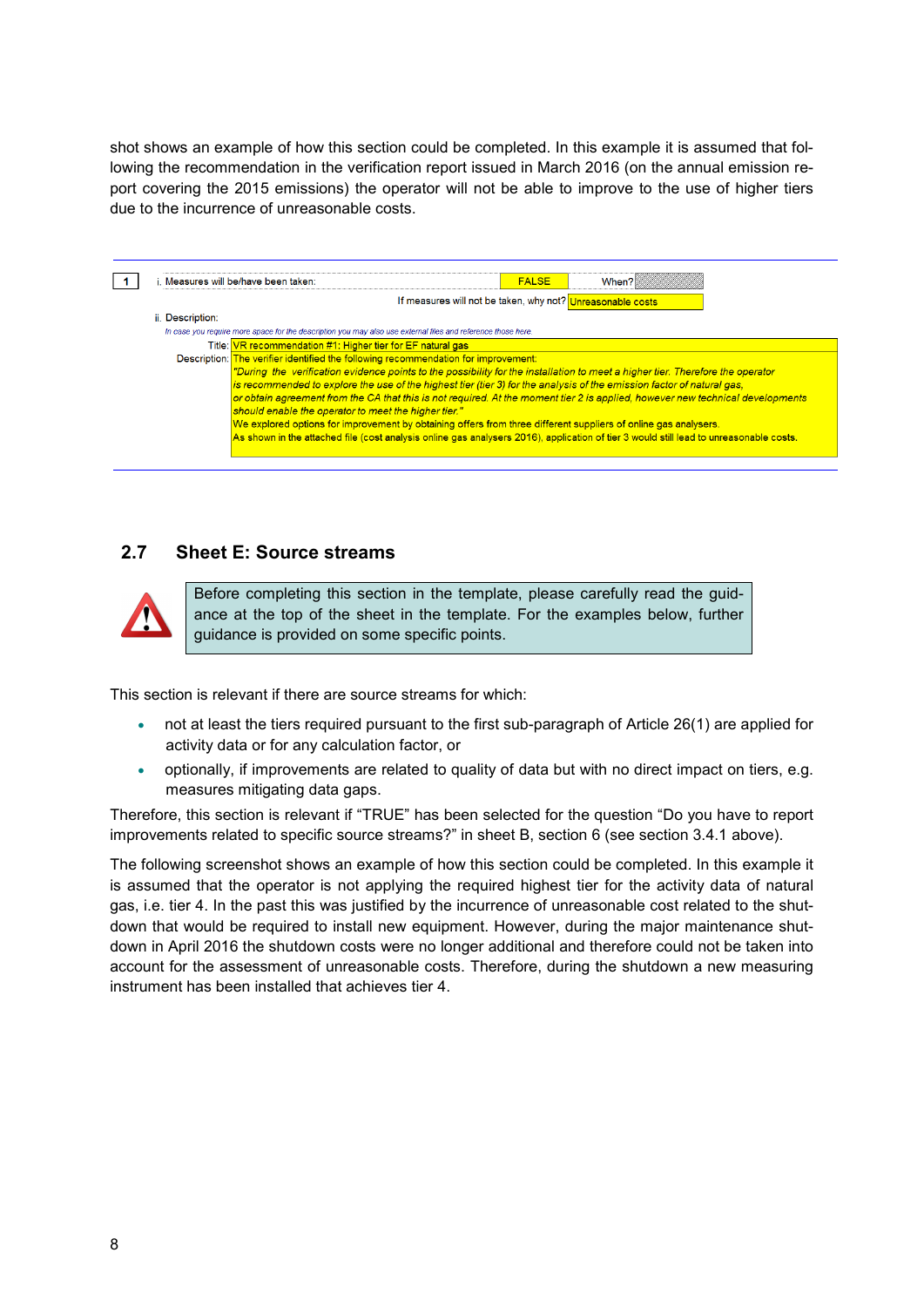|                                                    | Combustion: Other gaseous & liquid fuels<br><b>Major</b><br>Detailed instructions for data entries in this tool can be found at the top of this sheet. |                                                                                                                                                                                                                                                 |                     |                           |            |                      |        |
|----------------------------------------------------|--------------------------------------------------------------------------------------------------------------------------------------------------------|-------------------------------------------------------------------------------------------------------------------------------------------------------------------------------------------------------------------------------------------------|---------------------|---------------------------|------------|----------------------|--------|
| <b>Activity Data</b><br>or Calc.<br><b>Factor:</b> | <b>Tier required:</b>                                                                                                                                  | <b>Reason for deviation in the</b><br>past:                                                                                                                                                                                                     | Impact on<br>tiers? | <b>Measures</b><br>taken: | When?      | <b>Tier applied:</b> |        |
| i. <mark>Activity Datal</mark>                     | 4                                                                                                                                                      | Unreasonable costs                                                                                                                                                                                                                              | <b>TRUE</b>         | <b>TRUE</b>               | 15.04.2016 | 4                    | ± 1.5% |
| ii.                                                |                                                                                                                                                        |                                                                                                                                                                                                                                                 |                     |                           |            |                      |        |
| iii.                                               |                                                                                                                                                        |                                                                                                                                                                                                                                                 |                     |                           |            |                      |        |
| vi. Description                                    |                                                                                                                                                        | In case you require more space for the description you may also use external files and reference those here.<br>New equipment has been installed on 15 April 2016 which achieves an uncertainty <1.5% (tier 4). Please see updated MP attached. |                     |                           |            |                      |        |

#### <span id="page-8-0"></span>**2.8 Sheet F: Measurement-based approaches**



Before completing this section in the template, please carefully read the guidance at the top of the sheet in the template. For the examples below, further guidance is provided on some specific points.

This section is relevant if there are source streams for which:

- not at least the tiers required pursuant to Article 41(1) are applied for activity data or for any calculation factor, or
- optionally, if improvements are related to quality of data but with no direct impact on tiers, e.g. measures mitigating data gaps.

Therefore, this section is relevant if "TRUE" has been selected for the question "Do you have to report improvements related to GHG measurements?" in sheet B, section 6 (see section [3.4.1](#page-5-1) above).

The following screenshot shows an example of how this section could be completed. In this example it is assumed that the operator is not applying the required highest tier for measuring N2O emissions from the nitric acid production line. A recent survey of potential CEMS suppliers has however shown that, given the installation configuration and flue gas flow characteristics, there is still no CEMS on the market the allows to achieve tier 4. Note that, alternatively, the operator may also have argued here that achieving tier 4 would incur unreasonable costs because it is technically possible to replace the whole production line by new one for which the CEMS on the market would allow achieving tier 4.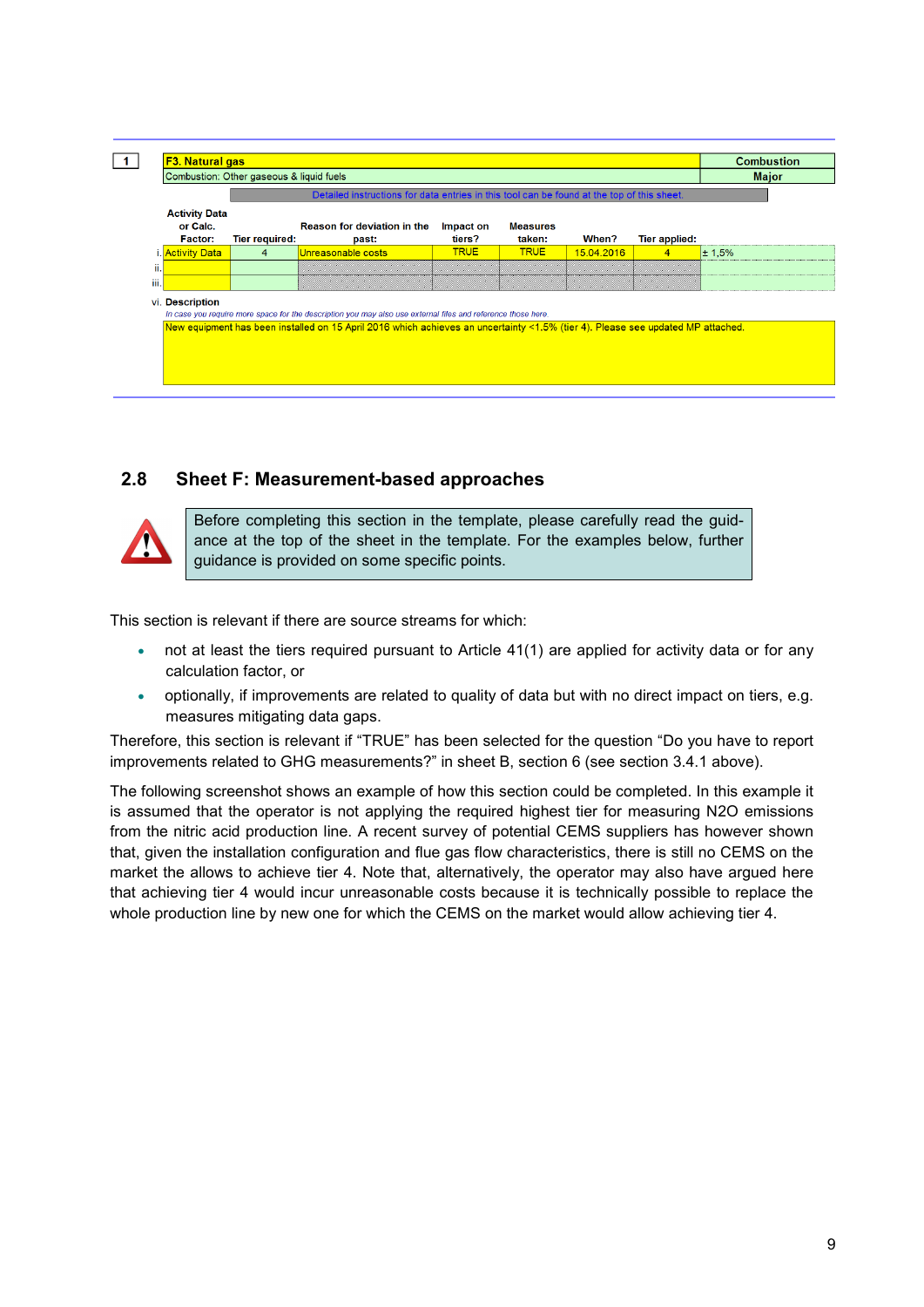

#### <span id="page-9-0"></span>**2.9 Sheet G: Fall-back approaches**



Before completing this section in the template, please carefully read the guidance at the top of the sheet in the template. For the examples below, further guidance is provided on some specific points.

This section is relevant if the operator applies a fall-back methodology, i.e. "TRUE" has been selected for the question "Are you applying a fall-back approach?" in sheet B, section 6 (see section [3.4.1](#page-5-1) above). The following screenshot shows an example of how this section could be completed. In this example it is assumed that the operator is applying a fall back approach for the determination of the activity data of one source stream. In February 2017 this will be fixed by installing a flow measurement instrument which allows to comply with tier 4.

<span id="page-9-1"></span>Improvement measures will be taken: TRUF When? 15.02.2017 If improvement measures will be taken, please describe here what kind of measures those are, the timeline of their implementation and how you have determined that they will lead to an improvement. If improvement measures will be taken without direct impact on tiers, i.e. tier 1 will still not be reached, but those measures improve the reliability of data used for the fallback approach or are making data less prone to inherent or control risk, please describe here what kind of measures those are, the timeline of their implementation and how you have determined that they will lead to an improvement. If improvement measures will not be taken, please describe here why they are still technically not feasible or why they would incur unreasonable costs to apply at least tier 1 In case you require more space for the description you may also use external files and reference those here. During the two-week maintenance shoutdown early next year, a flow measurement instrument will be installed that complies with EN ISO 123456. This instrument will allow us to reach tier 4 for the activity data of source stream XY for which a fall-back approach is currently applied. Further details can be found in the updated monitoring plan (see attachment) and the accompanying explanatory note